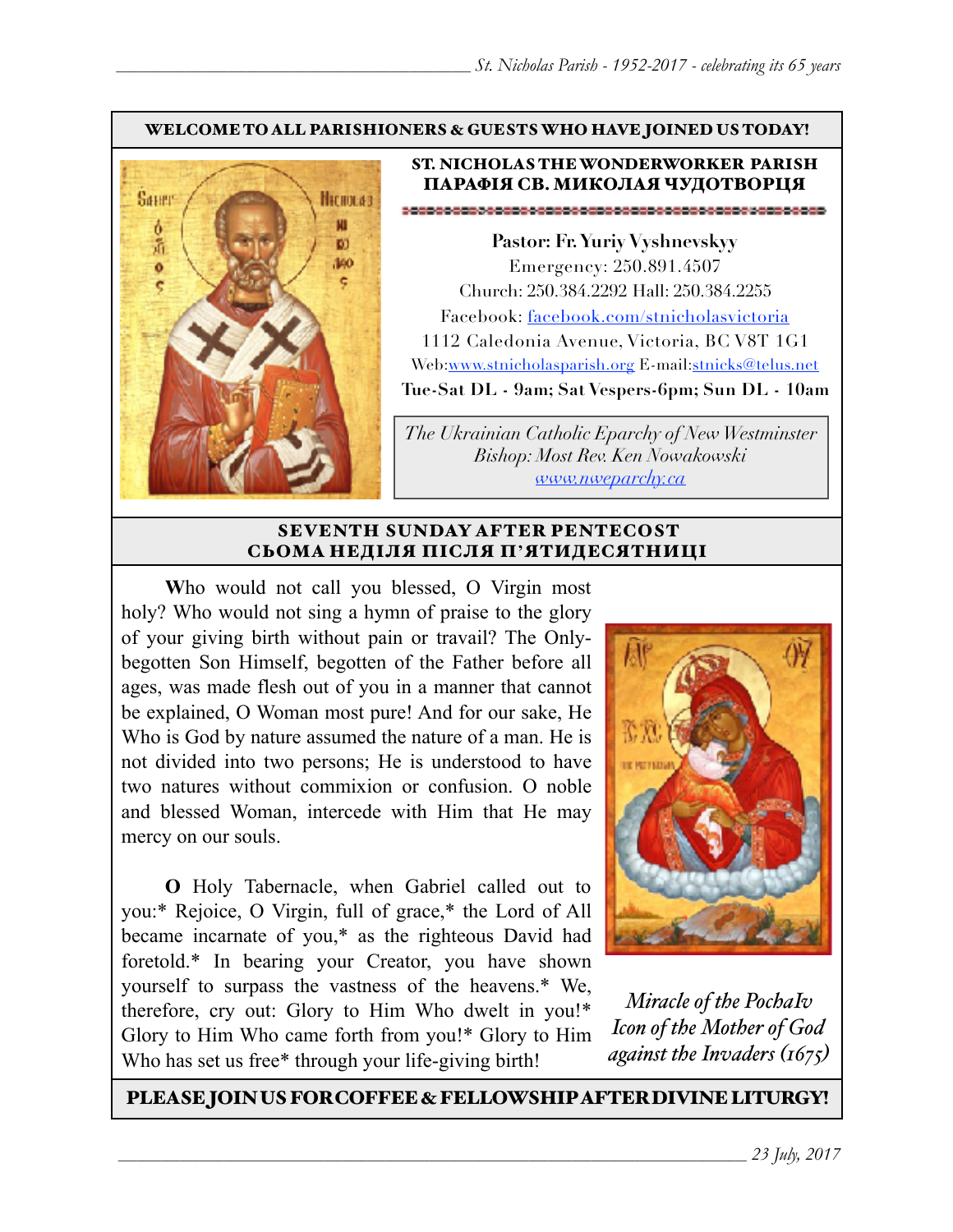|                                                                                                                                                                                                                                                                                                                                                                                                                                                                                                                                                                                          |                | <b>SUNDAY HYMNS</b>                                         |                                                         |                                                             |                    |  |
|------------------------------------------------------------------------------------------------------------------------------------------------------------------------------------------------------------------------------------------------------------------------------------------------------------------------------------------------------------------------------------------------------------------------------------------------------------------------------------------------------------------------------------------------------------------------------------------|----------------|-------------------------------------------------------------|---------------------------------------------------------|-------------------------------------------------------------|--------------------|--|
| <b>OPENING HYMN</b>                                                                                                                                                                                                                                                                                                                                                                                                                                                                                                                                                                      |                |                                                             | В Сильній Надії / Almighty Father pg. 276-278           |                                                             |                    |  |
| <b>COMMUNION HYMN</b>                                                                                                                                                                                                                                                                                                                                                                                                                                                                                                                                                                    |                |                                                             | Тіло Христове / Let Me Receive You O Christ pg. 258-259 |                                                             |                    |  |
| <b>CLOSING HYMN</b>                                                                                                                                                                                                                                                                                                                                                                                                                                                                                                                                                                      |                |                                                             | Вислухай, Боже Могучий / Hear Our Petition pg. 280-281  |                                                             |                    |  |
| Please join us today in singing our Sunday hymns!                                                                                                                                                                                                                                                                                                                                                                                                                                                                                                                                        |                |                                                             |                                                         |                                                             |                    |  |
| <b>SUNDAY &amp; DAILY SCHEDULE</b>                                                                                                                                                                                                                                                                                                                                                                                                                                                                                                                                                       |                |                                                             |                                                         |                                                             |                    |  |
| SUNDAY, July 23                                                                                                                                                                                                                                                                                                                                                                                                                                                                                                                                                                          |                | Divine Liturgy - for the Parishioners of St Nicholas Parish |                                                         |                                                             | 10:00 AM           |  |
| MONDAY, July 24                                                                                                                                                                                                                                                                                                                                                                                                                                                                                                                                                                          |                |                                                             | <b>NO SERVICES</b>                                      |                                                             |                    |  |
| TUESDAY, July 25                                                                                                                                                                                                                                                                                                                                                                                                                                                                                                                                                                         |                | <b>NO SERVICES</b>                                          |                                                         |                                                             |                    |  |
| WEDNESDAY, July 26                                                                                                                                                                                                                                                                                                                                                                                                                                                                                                                                                                       |                | <b>NO SERVICES</b>                                          |                                                         |                                                             |                    |  |
| THURSDAY, July 27                                                                                                                                                                                                                                                                                                                                                                                                                                                                                                                                                                        |                |                                                             |                                                         | Divine Liturgy of St. John Chrysostom                       |                    |  |
| FRIDAY, July 28                                                                                                                                                                                                                                                                                                                                                                                                                                                                                                                                                                          |                |                                                             |                                                         | Divine Liturgy of St. John Chrysostom                       |                    |  |
| SATURDAY, July 29                                                                                                                                                                                                                                                                                                                                                                                                                                                                                                                                                                        |                |                                                             | Divine Liturgy of St. John Chrysostom<br>Vespers        |                                                             | 9:00 AM<br>6:00 PM |  |
| SUNDAY, July 30                                                                                                                                                                                                                                                                                                                                                                                                                                                                                                                                                                          |                |                                                             |                                                         | Divine Liturgy - for the Parishioners of St Nicholas Parish |                    |  |
| Please Note: to request a Divine Liturgy for a special intention, please see Fr. Yuriy to arrange for it!                                                                                                                                                                                                                                                                                                                                                                                                                                                                                |                |                                                             |                                                         |                                                             |                    |  |
| <b>SUNDAY EPISTLE READERS</b>                                                                                                                                                                                                                                                                                                                                                                                                                                                                                                                                                            |                |                                                             |                                                         |                                                             |                    |  |
| <b>DATE</b>                                                                                                                                                                                                                                                                                                                                                                                                                                                                                                                                                                              | <b>READING</b> | <b>UKRAINIAN</b>                                            |                                                         |                                                             | <b>ENGLISH</b>     |  |
| SUNDAY, July 23                                                                                                                                                                                                                                                                                                                                                                                                                                                                                                                                                                          | Rm. 15: 1-7    | Motria Koropecky                                            |                                                         | William Vanderven                                           |                    |  |
| SUNDAY, July 30                                                                                                                                                                                                                                                                                                                                                                                                                                                                                                                                                                          | 1 Cor. 1:10-18 | Yuliya Pelekhata                                            |                                                         | Marian Chalifoux                                            |                    |  |
| <b>SUNDAY, August 6</b>                                                                                                                                                                                                                                                                                                                                                                                                                                                                                                                                                                  | 1 Cor. 3:9-17  | Glikeria Iwanuck                                            |                                                         | Marian Chalifoux                                            |                    |  |
| <b>SUNDAY, August 13</b>                                                                                                                                                                                                                                                                                                                                                                                                                                                                                                                                                                 | Rm. 15:1-7     | Andrij Pelekhatyi                                           |                                                         | Robert Herchak                                              |                    |  |
| Thank you, Epistle readers, for your service in proclaiming God's Word!                                                                                                                                                                                                                                                                                                                                                                                                                                                                                                                  |                |                                                             |                                                         |                                                             |                    |  |
| PARISH COUNCIL EXECUTIVE                                                                                                                                                                                                                                                                                                                                                                                                                                                                                                                                                                 |                |                                                             | PASTORAL MINISTRY & HOLY MYSTERIES                      |                                                             |                    |  |
| CONFESSIONS1/2 hour before Liturgy<br>SECRETARYCindy Lazaruk - 778.677.9072<br>BAPTISMSby appointment<br>TREASURERWilliam Vanderven - 250.478.1458<br>MARRIAGESsix months notice should<br>FINANCIAL SECRETARYDavid Newberry - 250.598.8197<br>be given to the parish priest, and he should be<br>FUNDRAISING/HALL RENTALRobert Herchak - 250.386.7872<br>contacted before any other arrangements are made<br>MAINTENANCEMurray Chapman - 250.658.4769<br>FUNERALSby appointment<br>LITURGICAL COMMITTEEMotria Koropecky - 250.658.3051<br>MEMBER AT LARGELiliia Palyvoda - 250.857.1683 |                |                                                             |                                                         |                                                             |                    |  |
| VIBRANT PARISHDarlene DeMerchant - 250.727.3837                                                                                                                                                                                                                                                                                                                                                                                                                                                                                                                                          |                |                                                             |                                                         |                                                             |                    |  |
| Bequests & Wills: Leaving a bequeath is a process of giving a donation through your will. It is                                                                                                                                                                                                                                                                                                                                                                                                                                                                                          |                |                                                             |                                                         |                                                             |                    |  |

simply a distribution from your estate to a charitable organization through your last will and testament. It can be as small or as large a donation as you wish. It is important that you talk to your lawyer about the process. In your kindness please remember St Nicholas the Wonderworker Ukrainian Catholic Church in your bequeath and will. If anyone wishes to make such a bequeath in their will, the following clause may be included or added to a will: "I give, devise, and bequeath to St Nicholas the Wonderworker Ukrainian Catholic Parish - 1112 Caledonia Avenue, Victoria BC, V8T 1G1, the sum of \$  $\qquad \qquad$  (or  $\qquad \qquad$  % of my estate), to be used for the benefit of the parish and it's pastoral activities."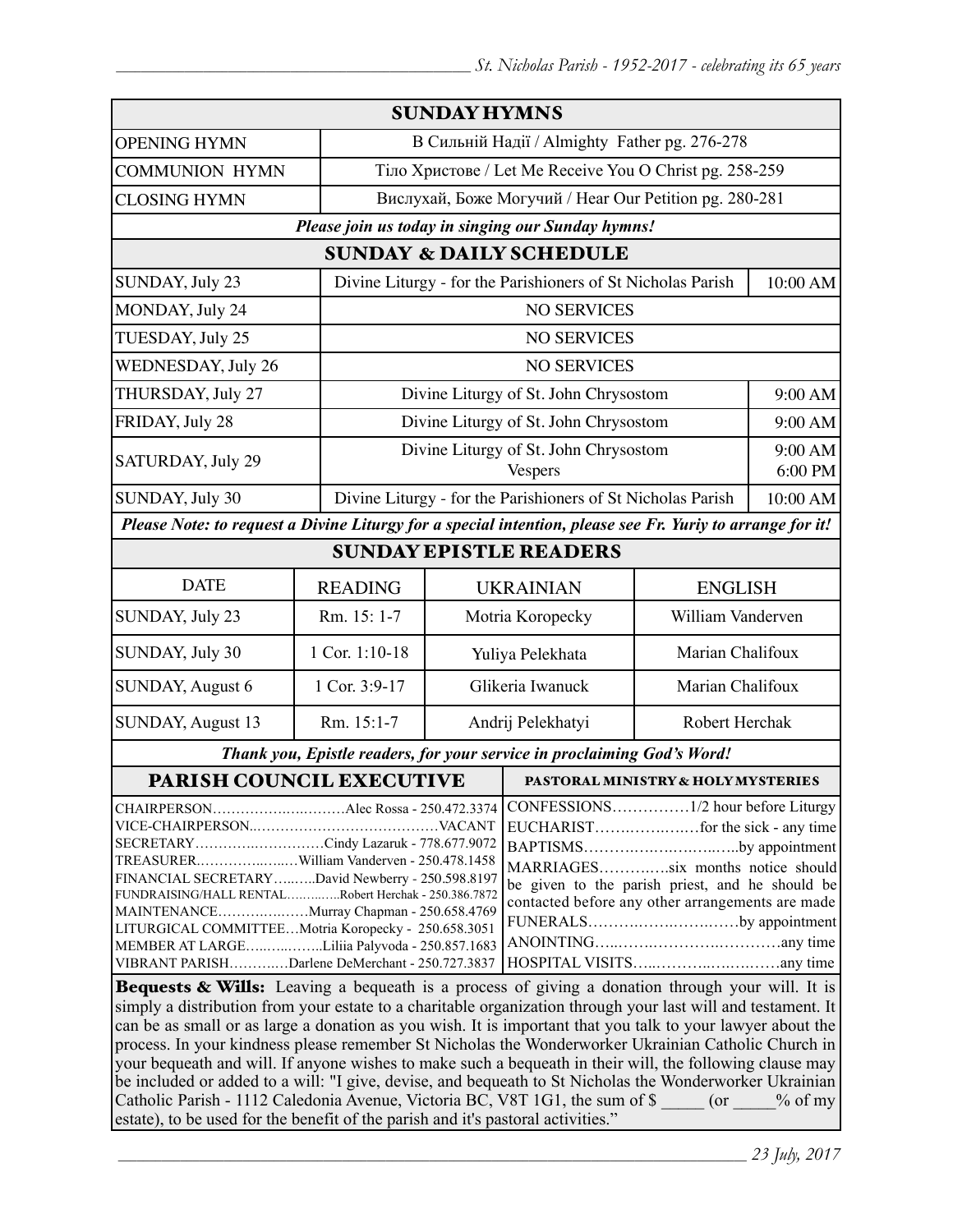### **Vibrant Parish Prayer**

**O** God, Creator of Heaven and Earth! Because of your indescribable love for us, you sent your Only-Begotten Son, Our Lord and Saviour, Jesus Christ - The Way, The Truth, and The Life and our Salvation. In His name, we turn to You. Strengthen our hearts and minds in Christian love and in unity of purpose as we strive to build a Vibrant Parish. Give us the grace to model our lives according to the Word of God. Instill in us the desire to pray and to celebrate the Holy Mysteries as one Christian Family in our Parish Community. Inspire us to follow Your great command to be a servant to the less fortunate among us! Grant this, O Lord, through the mercies and love for mankind of Your Only-Begotten Son with whom You are blessed, together with Your All-Holy, Good and Life-Giving Spirit, now and forever and ever. Amen!



### **The Vibrant Parish**

**A Place To Encounter The Living Christ** Through the word, the Holy Mysteries & Prayer, Serving One's Neighbor, Leadership Fostering & Serving Unity and Missionary Spirit (His Beatitude Sviatoslav)



#### **Молитва Живої Парафії**

**Г**осподи Ісусе Христе, Пастирю Добрий, як колись Ти пригорнув заблуканих овечок, щоб вони пізнали Твій голос і були Твоїм стадом, так і сьогодні глянь ласкаво з небесних висот на нашу парафію та зішли на неї Твого Святого Духа, щоб вона була місцем пізнання радості Доброї Новини. Скріплюй нас Твоєю присутністю та єднай нас кожночасно в молитві. Даруй нам духа служіння ближньому, щоб у нашій парафії кожний міг зустріти Тебе, милостивого Бога. Благослови наш духовний провід Твоєю мудрістю і дай, щоб ніхто з нас не шкодував ні часу, ні талантів, ні матеріальних дібр для розбудови Твого царства. Єднай нас у мирі та злагоді, щоб ми були Твоєю спільнотою любові. Всели в нас місійного духа, щоб ми стали тим світилом євангельського слова, молитви і добрих діл, що кличе кожного до участі в Божественному житті, щоб славилося, Спасе, Твоє Ім'я з безначальним Твоїм Отцем та пресвятим, благим і животворящим Твоїм Духом нині, і повсякчас, і на віки віків. Амінь.

# DIVINE LITURGY PROPERS

*The Divine Liturgy - An Anthology for Worship: Liturgy - pg. 388-461; propers - pg. 349* 

**Troparion, Tone 6:** Angelic powers were upon Your tomb\* and the guards became like dead men;\* Mary stood before Your tomb\* seeking Your most pure body.\* You captured Hades without being overcome by it.\* You met the Virgin and granted life.\* O Lord, risen from the dead,\* glory be to You!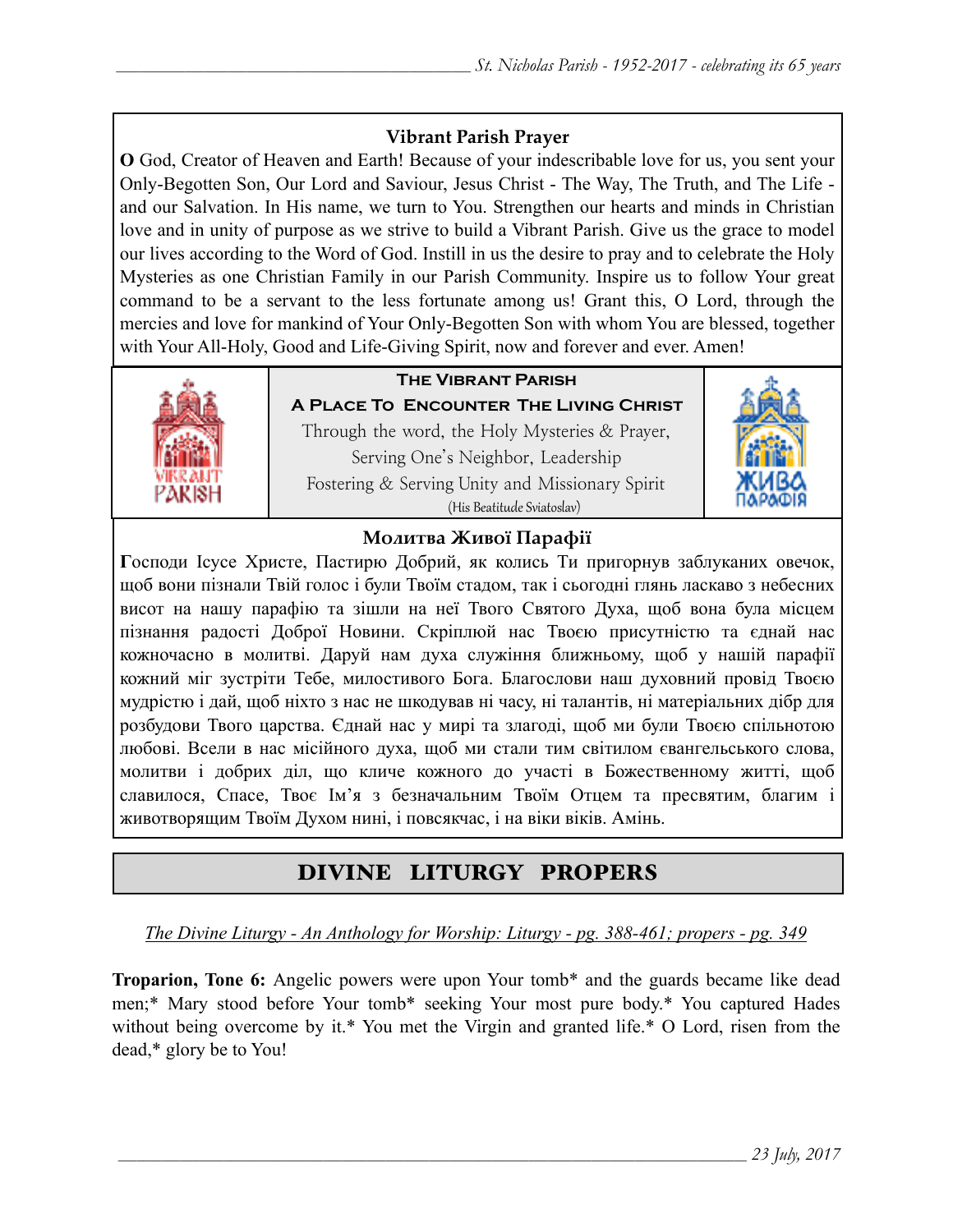**Glory: Kontakion, Tone 6:** With His life-giving hand\* Christ our God, the Giver of life,\* raised all the dead from the murky abyss\* and bestowed resurrection upon humanity.\* He is for all the Saviour,\* the resurrection and the life, and the God of all.

**Now: Theotokion, Tone 6:** Undaunted patroness of Christians,\* O steadfast intermediary with the Creator,\* turn not away from the suppliant voices of sinners,\* but in your kindness come to help us who cry out to you in faith.\* Be quick to intercede, make haste to plead,\* for you are ever the patroness of those who honour you, O Mother of God.

**Prokeimenon, Tone 6:** Save Your people, O Lord, \* and bless Your inheritance. *Verse:* Unto You I will cry, O Lord, my God, lest You turn from me in silence.

**Epistle - Rm. 15:1-7 - A reading from the letter of St. Paul to the Romans:** Brothers and sisters, we who are strong ought to bear with the failings of the weak, and not to please ourselves; let each of us please his neighbour for his good, to edify him. For Christ did not please himself; but, as it is written, "The reproaches of those who reproached thee fell on me." For whatever was written in former days was written for our instruction, that by steadfastness and by the encouragement of the scriptures we might have hope. May the God of steadfastness and encouragement grant you to live in such harmony with one another, in accord with Christ Jesus, that together you may with one voice glorify the God and Father of our Lord Jesus Christ. Welcome one another, therefore, as Christ has welcomed you, for the glory of God.

**Alleluia, Tone 6:** *Verse:* He who lives in the aid of the Most High, shall dwell under the protection of the God of heaven. *Verse:* He says to the Lord: You are my protector and my refuge, my God, in Whom I hope.

**Gospel - Mt 9:27-35 -** At that time, as Jesus passed on from there, two blind men followed (him), crying out, "Son of David, have pity on us!" When he entered the house, the blind men approached him and Jesus said to them, "Do you believe that I can do this?" "Yes, Lord," they said to him. Then he touched their eyes and said, "Let it be done for you according to your faith." And their eyes were opened. Jesus warned them sternly, "See that no one knows about this." But they went out and spread word of him through all that land. As they were going out, a demoniac who could not speak was brought to him, and when the demon was driven out the mute person spoke. The crowds were amazed and said, "Nothing like this has ever been seen in Israel." But the Pharisees said, "He drives out demons by the prince of demons." Jesus went around to all the towns and villages, teaching in their synagogues, proclaiming the gospel of the kingdom, and curing every disease and illness.

**Communion Hymn:** Praise the Lord from the heavens;\* praise Him in the highest.\* Alleluia, alleluia,\* alleluia.

 $\langle \rangle \langle \rangle$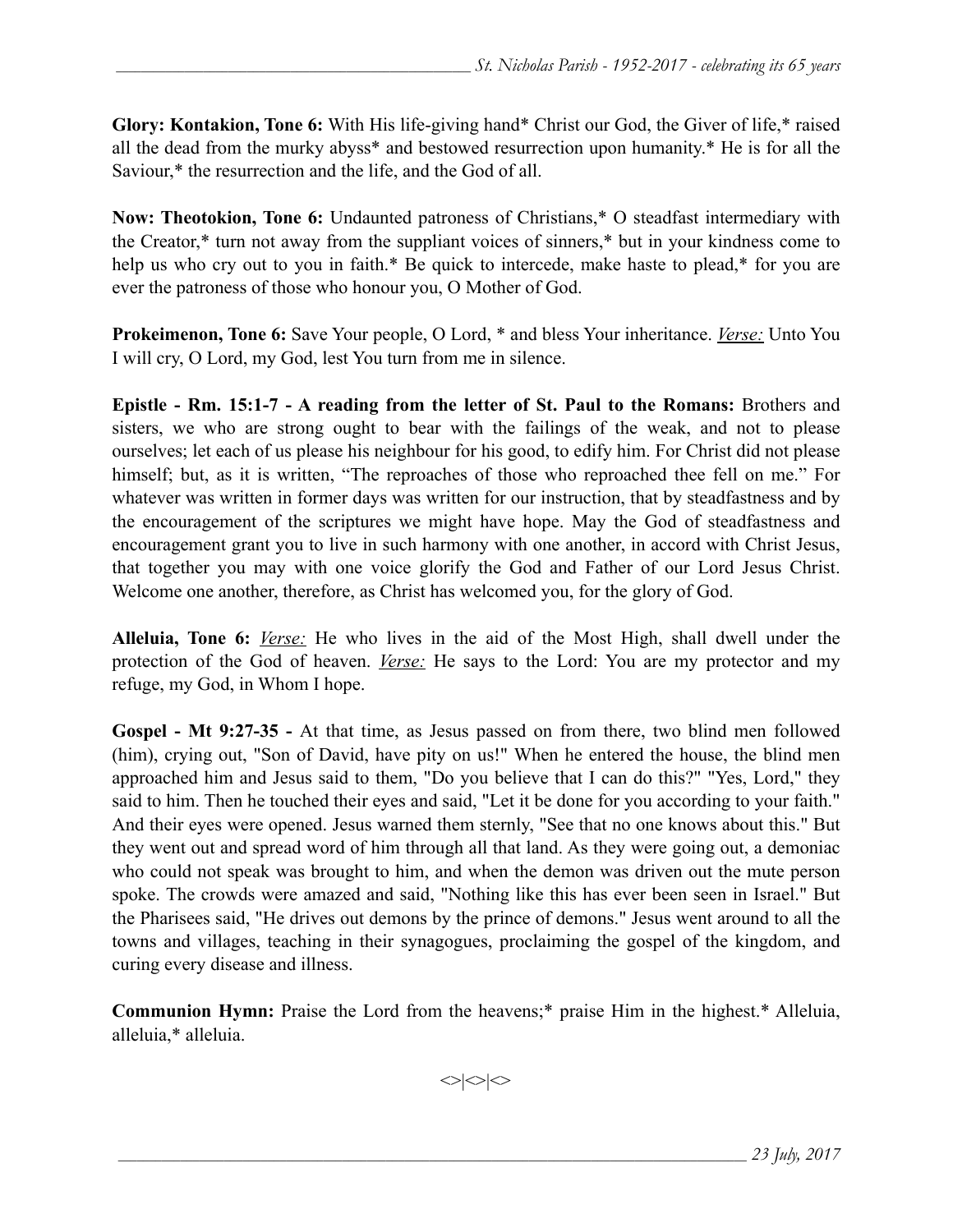**Тропар, глас 6:** Ангельські сили на гробі Твоїм\* і сторожі омертвіли;\* Марія ж стояла при гробі,\* шукаючи пречистого тіла Твого.\* Полонив Ти ад і, не переможений від нього,\* зустрів Ти Діву, даруючи життя.\* Воскреслий з мертвих, Господи, слава Тобі!

**Слава: Кондак, глас 6:** Животворною рукою Життєдавець, Христос Бог,\* воскресив з темних безодень всіх померлих\* і подав воскресіння людському родові:\* Він бо усіх Спаситель,\* восресіння, життя і Бог усіх.

**І нині: Богородичний, глас 6:** Заступнице християн бездоганна,\* Посереднице до Творця незамінна,\* не погорди молінням грішних,\* але випереди, як Блага, з поміччю нам, що вірно Тобі співаємо.\* Поспішись на молитву і скоро прийди на моління,\* заступаючи повсякчас, Богородице, тих, що Тебе почитають.

**Прокімен, глас 6:** Спаси, Господи, \* людей Твоїх \* і благослови спадкоємство Твоє. *Стих:* До Тебе, Господи, взиватиму; Боже мій, не відвертайсь мовчки від мене.

**Апостол - Рм. 15:1-7 - До Римлян послання Святого Апостола Павла читання:** Браття сестри, ми, сильні, мусимо нести немочі безсильних, а не собі догоджати. Кожний із нас нехай намагається догодити ближньому: на добро, для збудування. Бо й Христос не собі догоджав, а як написано: «Зневаги тих, що тебе зневажають, упали на мене.» Все бо, що було написане давніше, написане нам на науку, щоб ми мали надію через терпеливість й утіху, про які нас Письмо навчає. Бог же терпеливости й утіхи, за прикладом Христа Ісуса, нехай дасть вам, щоб ви між собою однаково думали за Христом Ісусом; щоб ви однодушно, одними устами славили Бога й Отця Господа нашого Ісуса Христа. Тому приймайте один одного, як і Христос прийняв вас у Божу славу.

**Алилуя, глас 6:** *Стих:* Хто живе під охороною Всевишнього, під покровом Бога небесного оселиться. *Стих:* Скаже він Господеві: Ти заступник мій і пристановище моє, Бог мій, на котрого я надіюся.

**Євангеліє - Мт 9:27-35 -** У той час, як Ісус відходив звідти, слідом за ним пустилися два сліпці й кричали: "Помилуй нас, сину Давидів!" І коли він увійшов до хати, сліпці приступили до нього, а він спитав їх: "Чи віруєте, що я можу це зробити?" – "Так, Господи!" – кажуть йому ті. Тоді він доторкнувся до їхніх очей, мовивши: "Нехай вам станеться за вашою вірою!" І відкрились їхні очі. Ісус же суворо наказав їм: "Глядіть, щоб ніхто не знав про це." Та ті, вийшовши, розголосили про нього чутку по всій країні. А як вони виходили, приведено до нього німого, що був біснуватий. Коли ж він вигнав біса, німий почав говорити, і люди дивувалися, кажучи: "Ніколи щось таке не об'являлося в Ізраїлі!" Фарисеї ж говорили: "Він виганяє бісів князем бісівським!" Ісус обходив усі міста і села, навчаючи в їхніх синагогах, проповідуючи Євангелію царства та вигоюючи всяку хворобу й недугу.

**Причасний:** Хваліте Господа з небес,\* хваліте Його на висотах. Алилуя, алилуя, алилуя!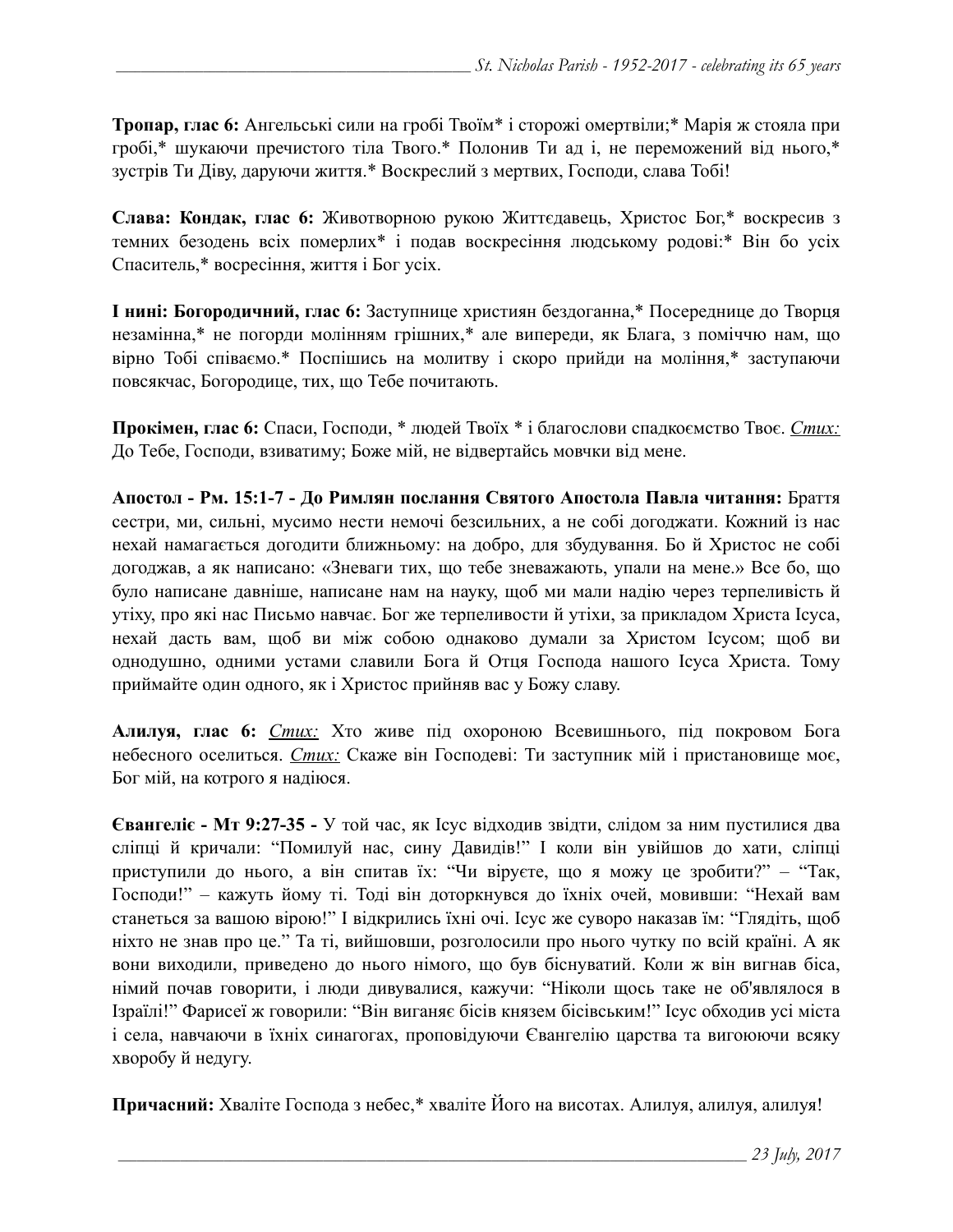## ANNOUNCEMENTS

- ✦**JOIN US FOR BAPTISM NEXT SUNDAY, JUL 30:** Fr. Yuriy and Anna Vyshnevskyy cordially invite you to participate in the Sacraments of Christian initiation (Baptism, Chrismation and Holy Eucharist) of their daughter CHRISTINA, on Sunday, July 30 during Divine Liturgy celebrated by His Excellency Bishop Ken Nowakowski. Lunch to follow.
- ✦**HAPPY BIRTHDAY** to all those who celebrated their birthdays this past week. May the Lord Our God continue to bless you abundantly and the Holy Mother of God protects you at all times. Многая Літа!
- ✦**PILGRIMAGE TO THE HOLY LAND:** October 12-24, 2017. Walk in the footsteps of Jesus; an unforgettable experience with Fr, Joe Ostopowich, Sr. Angelica SSMI, brother & sister pilgrims. For details and price call Myrna Arychuk at 604.617.7200
- ✦**ISLAND CATHOLIC SCHOOLS**, Victoria invites applications for: Full-time Executive Assistant to the Superintendent of Schools and the Office of Religious Education. Details are posted on <http://cisdv.bc.ca/employment-opportunities.php>
- ✦**PARISH CALENDAR OF BIRTHDAYS & ANNIVERSARIES:** If you would like to be included in our Parish Calendar of Birthday and Anniversary celebrations, please put date in our calendar located at the church vestibule. Each week, we will list the names in our parish bulletin so we can celebrate these happy occasions together!
- ✦**PRAYER REQUEST:** Please keep in your prayers members of our parish, our family and friends who are ailing, in hospitals, nursing homes and those who are not able to join actively in their community.
- ✦**TRAVELING ICON:** Anyone interested in gracing their home with Christ The Teacher Icon can call Darlene DeMerchant at 250.727.3837
- ✦**JOIN OUR CHOIR:** Do you enjoy singing? Please consider joining our St Nicholas Parish Choir and remember that we ALWAYS looking for new members! Contact Motria Koropecky for details at 250.658.3051
- ✦**CATECHISM ANNOUNCEMENT:** "*And they were bringing to Him also the infants, in order that He may be touching them; but after the disciples saw it, they rebuked them. But Jesus called them to Himself and said, Let alone the little children to come to Me, and cease hindering them; for of such is the kingdom of God*." We are happy to welcome all children to our St. Nicholas The Wonderworker catechism program. Weekly classes are scheduled Sunday morning during Divine Liturgy. We want your children to learn more about their Catholic faith, sacred scripture, feast days, and religious practices and customs of the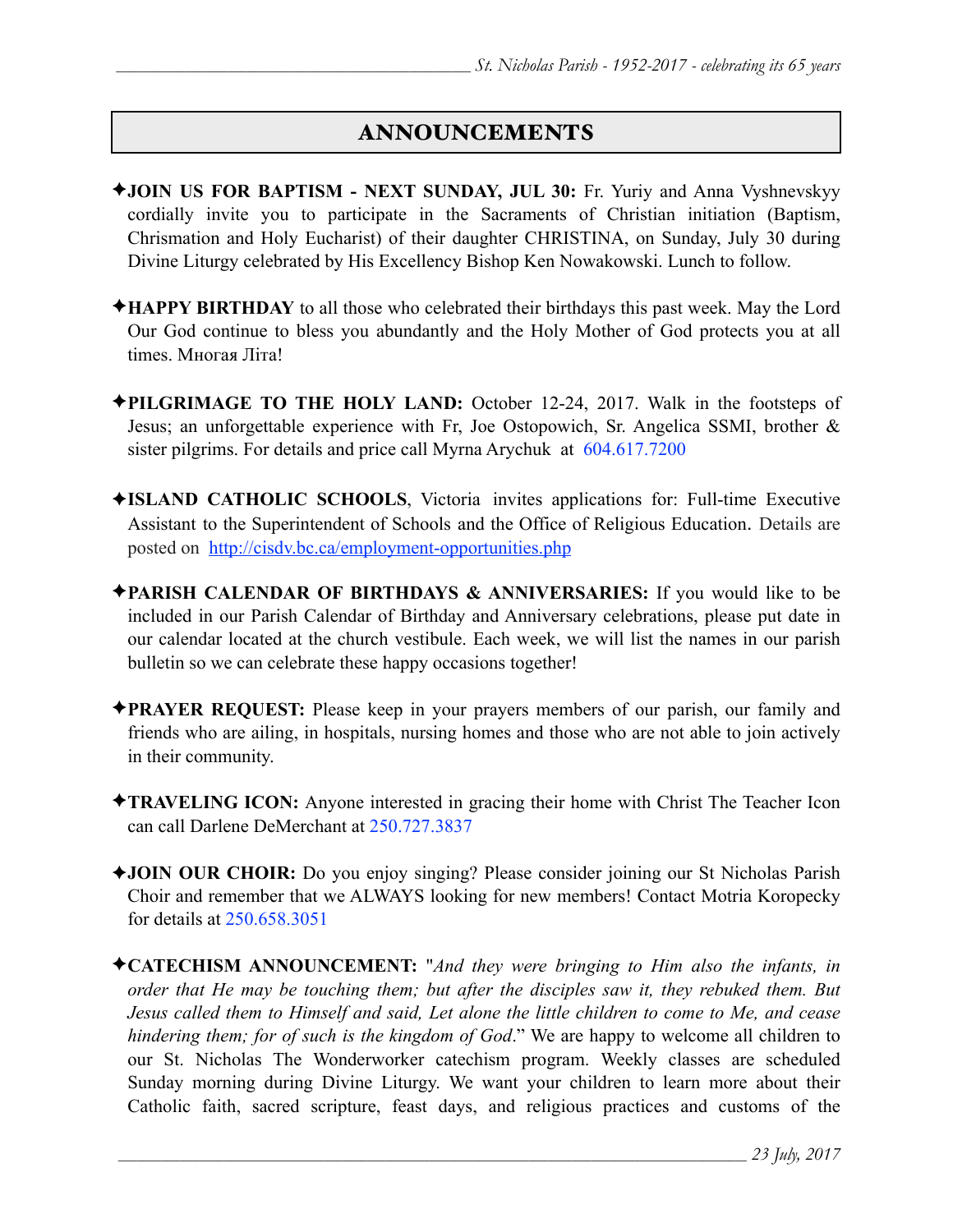Ukrainian Catholic church. If you have any questions, please do not hesitate to contact Marian Chalifoux at 250.507.1005

- ✦**THRIFTY'S PRE-PAID FOOD CARDS** We all have to buy groceries. Why not have 6% of it returned back to the church at no extra charge! Cards are available in \$100, \$200, and \$500 denominations. Talk to Alec after today's liturgy to pre- order your cards. We need to sell A LOT of them! We encourage you to consider purchasing them for yourselves as gifts too.
- ✦**SUNDAY COFFEE VOLUNTEERS** act as hosts and serve light refreshments following the Sunday morning Divine Liturgy, providing an opportunity for the faithful to socialize with friends and visitors following their shared worship experience. We thank all of our parishioners who kind volunteer to serve refreshments. Whether you are new to the Parish, or are a longtime members, please join us for coffee.
- ✦**BE A STEWARD:** Have you ever wondered what more can you do to help our parish? Here are some suggestions: **Steward** of property security; **Steward** of grounds cleaning; **Steward** of cleaning church; **Steward** of church linen; **Steward** of outreach; **Steward** of caring; **Steward** of prayer; **Steward** of service. Quite often, our homebound or senior members, once active in their younger years, want to find purpose in their senior years. It's not only about doing but about "BEING" present to others. Contact Fr. Yuriy **OR** Darlene DeMerchant for more information. You will be amazed how "BEING" can make a difference.
- ✦**JULY 16, SUNDAY DONATIONS:** Coffee: \$41.80; Vigil lights: \$8.00; Loose collection: \$85.00; Envelope collection: \$525.00; Pre-authorized donations July 10 to July 16: \$120.00

# CAMP SAINT VOLODYMYR; AUGUST 20-27

 If you are between the ages of 7-14 this is a summer must do! Camp St. Volodymyr is a great opportunity for campers to experience God through nature and the companionship of others. Campers will grow in their faith, learn about Ukrainian language and culture along with games, hikes, sports, arts and crafts, camp fires, water activities and much more!

Come join us August 20-27, 2017 in celebrating our 34<sup>th</sup> year of offering camp to children in our Eparchy! Register today and use the promo code July 2017 to get \$50 off your registration. Register online using Eventbrite (search "Camp St. Volodymyr BC 2017) or through our webpage [csv.nweparchy.ca](http://csv.nweparchy.ca/)

For more information contact Jennifer Caldwell @ 604.220.0584 or [jennsawka@hotmail.com](mailto:jennsawka@hotmail.com)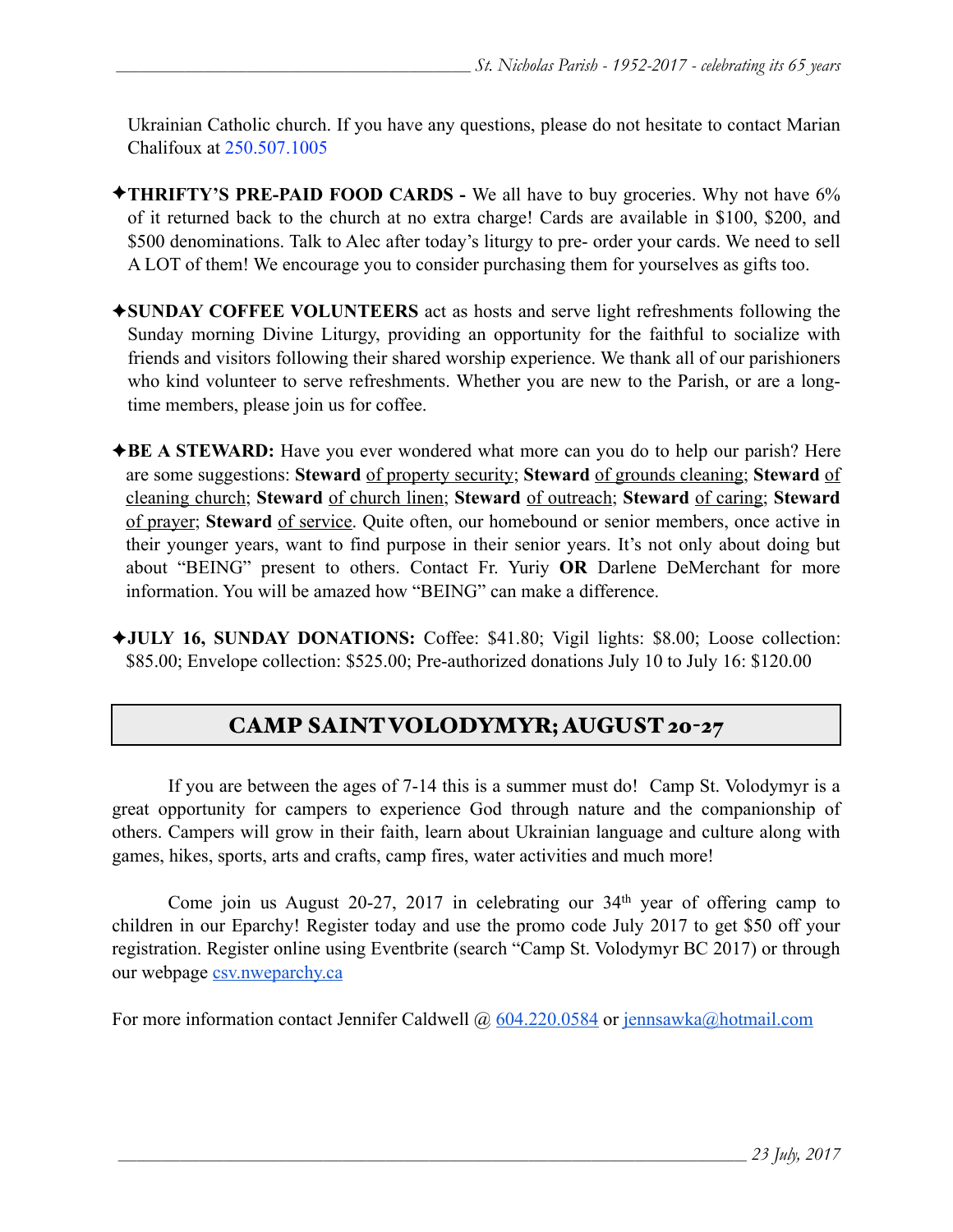# LETTER FROM BISHOP KEN



### **To the Reverend Clergy & Lay Faithful of the Eparchy of New Westminster**

20 July 2017

Glory to Jesus Christ!

Dear Friends,

Many of our neighbours, our brothers and sisters in British Columbia are suffering due to the many large forest fires ravaging the province. We would like to show our solidarity and compassion for our fellow British Columbians.

During our Divine Liturgies I would like us to pray in a special way for those who are suffering and for those who are fighting the fires and comforting those who have lost their homes or have had to leave their homes.

"Lord watch over your people in British Columbia who have had to flee their homes, send your Holy Spirit to comfort those who have lost their homes and businesses. Protect those who are battling the fires and give strength to them and all who are providing comfort to those in need, Lord hear us and have mercy!"

If you have not already done so, I would also encourage you as individuals to donate funds to help out.

#### **1. Donate to the Canadian Red Cross online**

It's easy and ensures your contribution is put to best use. Go to the Red Cross: [B.C. Fires Appeal donation page to get started](https://donate.redcross.ca/ea-action/action?ea.client.id=1951&ea.campaign.id=74010&_ga=2.222490975.535125083.1499724841-9480967.1499724841). [https://donate.redcross.ca/ea-action/action?](https://donate.redcross.ca/ea-action/action?ea.client.id=1951&ea.campaign.id=74010&_ga=2.222490975.535125083.1499724841-9480967.1499724841) [ea.client.id=1951&ea.campaign.id=74010&\\_ga=2.222490975.535125083.1499724841-9](https://donate.redcross.ca/ea-action/action?ea.client.id=1951&ea.campaign.id=74010&_ga=2.222490975.535125083.1499724841-9480967.1499724841) [480967.1499724841](https://donate.redcross.ca/ea-action/action?ea.client.id=1951&ea.campaign.id=74010&_ga=2.222490975.535125083.1499724841-9480967.1499724841)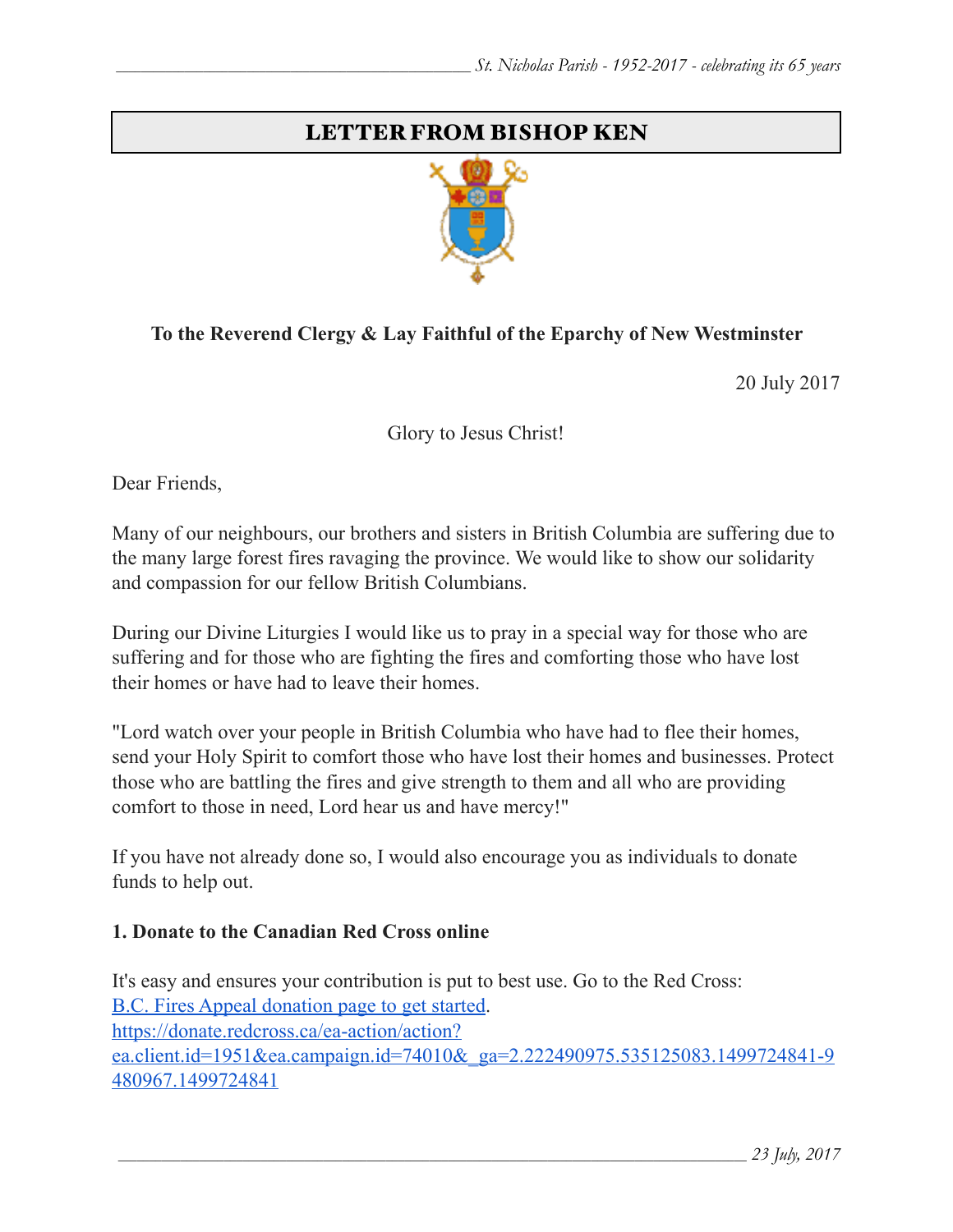#### **2. Text 'FIRES' to 45678**

By far the easiest way to give; when you text, a \$10 Canadian Red Cross donation will be added onto your next cellphone bill. Don't forget to reply "YES" when they ask to confirm your contribution.

Please check with your local charities and regional district office regarding volunteering, providing food, shelter, or donations.

May our Blessed Mother of God watch over all who are suffering and for those providing relief to those who need it the most.

With prayerful best wishes, I remain,

Sincerely yours in Christ,

 $+$ Ken

# MIRACLE OF THE POCHAIV ICON OF THE MOTHER OF GOD AGAINST THE INVADERS (1675)

 The Pochaiv icon of the Mother of God is one of the most venerated by Eastern Christians. Permanently housed in city of Pochaiv in Ternopil region in Ukraine. The icon is widely renowned for healings of the sick and other miracles. The image, written in the Byzantine style depicts the Mother of God tenderly inclining her head toward her Son, Whom she holds on her right hand. In her left hand, she holds a napkin, with which she covers the feet of the divine infant. Jesus is depicted imparting a blessing to those for whom He is "the Way, the Truth, and the Life."

According to tradition, around the year 1340 AD, one of the monks ascended the summit of Mount Pochaiv to pray, when suddenly he beheld a pillar of fire burning in the wilderness. Calling out to the other monk to join him, he stood in prayer. The fire was seen also by some shepherds who were tending flocks in the area, among them Ivan Bosyi ["the barefoot"], who joined the monks in prayer. They beheld, surrounded by the flames and standing on a rock, the Most Holy Theotokos, the Mother of God. When the apparition finally disappeared, they saw that the place where the Theotokos had been standing had melted, leaving the imprint of her right foot embedded in the rock. Welling up over the footprint was a spring of clear water.

In 1675, Moslem Turks invaded the area and laid siege to the monastery where the icon was. In response, the monks, together with the people who sought shelter in the monastery, began to sing the Akathistos Hymn before the Pochaiv icon, supplicating the assistance and